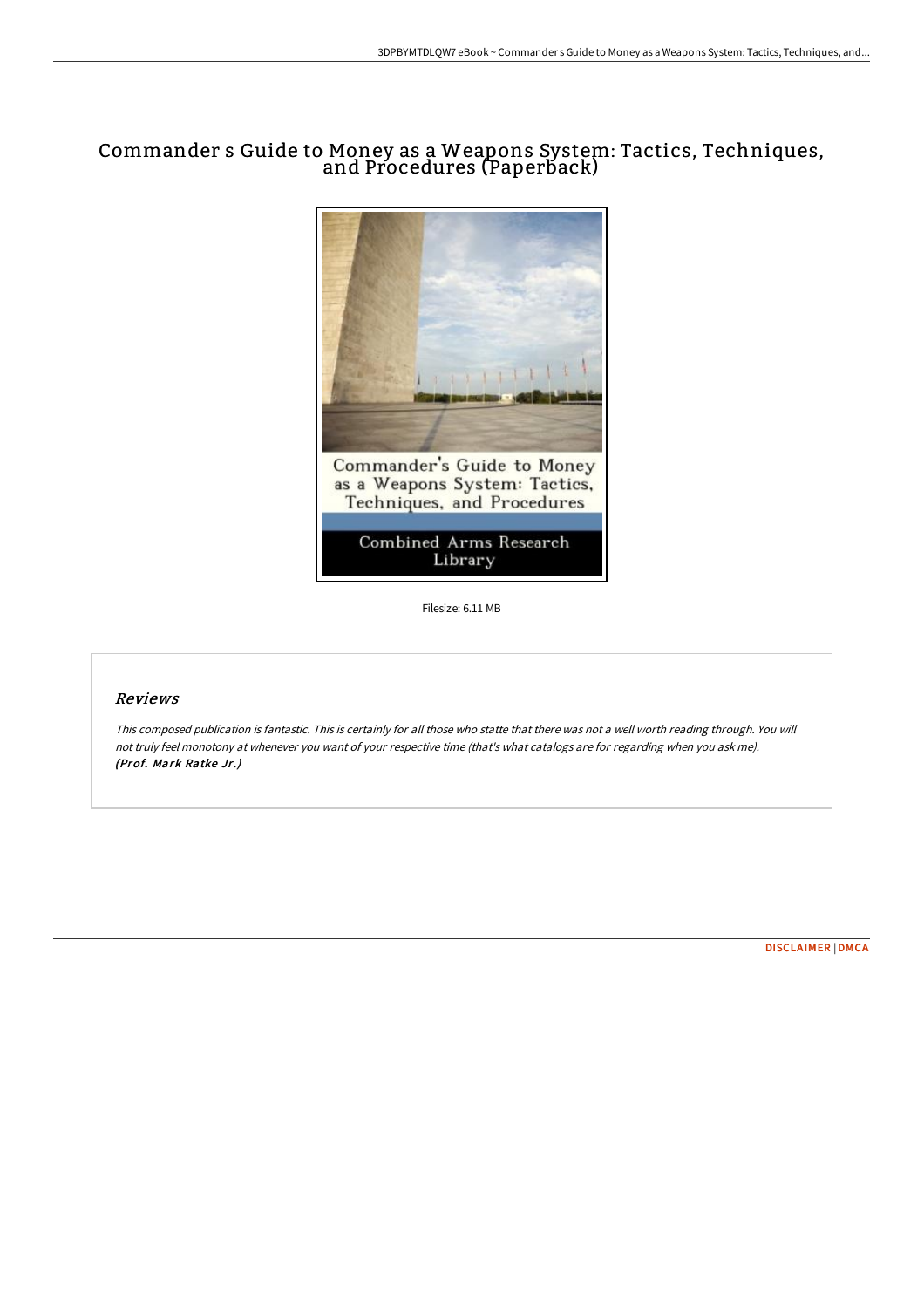## COMMANDER S GUIDE TO MONEY AS A WEAPONS SYSTEM: TACTICS, TECHNIQUES, AND PROCEDURES (PAPERBACK)



To get Commander s Guide to Money as a Weapons System: Tactics, Techniques, and Procedures (Paperback) PDF, you should click the link beneath and download the ebook or have access to other information that are highly relevant to COMMANDER S GUIDE TO MONEY AS A WEAPONS SYSTEM: TACTICS, TECHNIQUES, AND PROCEDURES (PAPERBACK) book.

Bibliogov, United States, 2012. Paperback. Condition: New. Language: English . Brand New Book \*\*\*\*\* Print on Demand \*\*\*\*\*.This Center for Army Lessons Learned (CALL) handbook assists company-, battalion-, and brigade-level officers and noncommissioned officers to effectively use money as a weapons system on the counterinsurgency (COIN) battlefield. Coalition money is defeating COIN targets without creating collateral damage, by motivating antigovernment forces to cease lethal and nonlethal operations, by creating and providing jobs along with other forms of financial assistance to the indigenous population, and by restoring or creating vital infrastructure. Money also funds other tools of war. Key lessons: \* Money is a valuable weapons system. \* Money and contracting in a COIN environment are vital elements of combat power. \* Leaders must leverage money and contracting in operations. \* Leaders must understand funding programs and contracting. \* Brigades often lack internal resource management expertise and knowledge of funding. \* Financial management administrative requirements in a combat environment can be extremely burdensome but are necessary for good stewardship. \* Financial management expertise and knowledge of funding are critical to successful operations. \* Without proactive leadership involvement, the potential for extensive fraud, waste, and abuse of funds exists in the COIN environment. This handbook is a guide and addresses some of the most common funds available to warfighters. Since policies, procedures, and guidelines change as do sources and amounts of funds available to fund warfighters, obtain the latest funding information from the supporting resource manager before taking action to fund warfighters.

Read Commander s Guide to Money as a Weapons System: Tactics, Techniques, and Procedures [\(Paperback\)](http://www.bookdirs.com/commander-s-guide-to-money-as-a-weapons-system-t.html) Online B Download PDF Commander s Guide to Money as a Weapons System: Tactics, Techniques, and Procedures [\(Paperback\)](http://www.bookdirs.com/commander-s-guide-to-money-as-a-weapons-system-t.html)